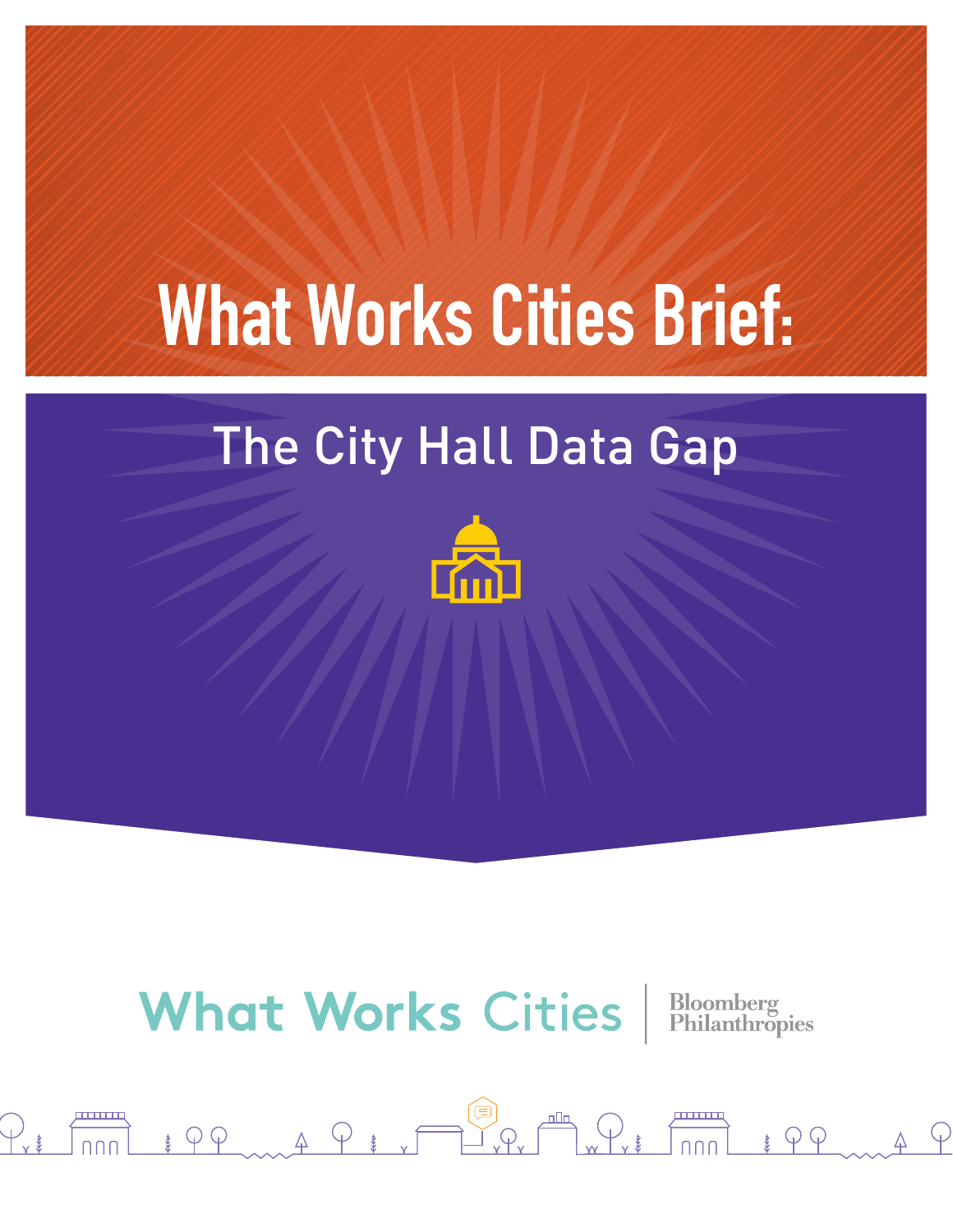# **Yes, Using Data Can Help Cities Drive Change—But Cities Need Help To Overcome the Hurdles**

### **Executive Summary**

Unlocking the potential of data and evidence to inform decision making is key to ensuring cities thrive in the 21st century. Through What Works Cities' early efforts, we've learned that cities across the country are sold on the value of using data and evidence to make informed decisions for their communities; the demand is robust. But a wide gap exists between cities' desire and their ability to implement evidence-based practices. This brief quantifies cities' current practices around the use of data, based on an analysis by The Bridgespan Group of What Works Cities applicants. The analysis is focused on information from the 39 cities visited by What Works Cities and supported by surveys from all 115 applicant cities. Consider that 81% of cities have engaged the public on a strategic goal, yet only 19% of cities publicly communicate their progress towards meeting that goal. And while 70% of cities are committed to using data and evidence to make decisions about city programs, only 28% modify existing programs based on the results of data and evaluations.

Cities are telling us that they need tools and expertise to close the gap between their intention to use data in decision making and their actual capacity to do so. The good news is that resources and best practices in this work are advancing every day. WWC is preparing cities for success by establishing a roadmap for doing this work, providing strategic guidance and specific tactics for helping cities overcome hurdles, and deepening cities' culture of using data and evidence. This roadmap, the WWC standard, defines steps local leaders can take to create a strong foundation for using data and evidence effectively within city government. Experience and evidence show that when cities from Jackson, MS to Las Vegas, NV have the resources, tools, and expertise to effectively execute on data, they are able to increase the effectiveness of government and improve residents' lives. What Works Cities is excited to engage with local leaders to advance practices in all cities and realize a brighter future for residents around the country.

| <b>PUBLIC ENGAGEMENT</b>                | <b>81%</b> have engaged the public on a<br>strategic goal                                    | 19% publicly communicate their<br>progress on meeting that goal                  |
|-----------------------------------------|----------------------------------------------------------------------------------------------|----------------------------------------------------------------------------------|
| <b>RELEASING DATA</b>                   | 72% have invested in a tool or<br>platform to release data to the public                     | <b>18%</b> have an established process for<br>regularly releasing data publicly  |
| <b>PERFORMANCE</b><br><b>MANAGEMENT</b> | 64% of cities have a performance<br>management program to track progress<br>toward key goals | 30% have a process in place for analyzing<br>and following up on the information |
| <b>TAKING ACTION</b>                    | $70\%$ are committed to using data and $\setminus$<br>evidence to make decisions             | 28% modify existing programs based on<br>the results of program evaluations      |

mmm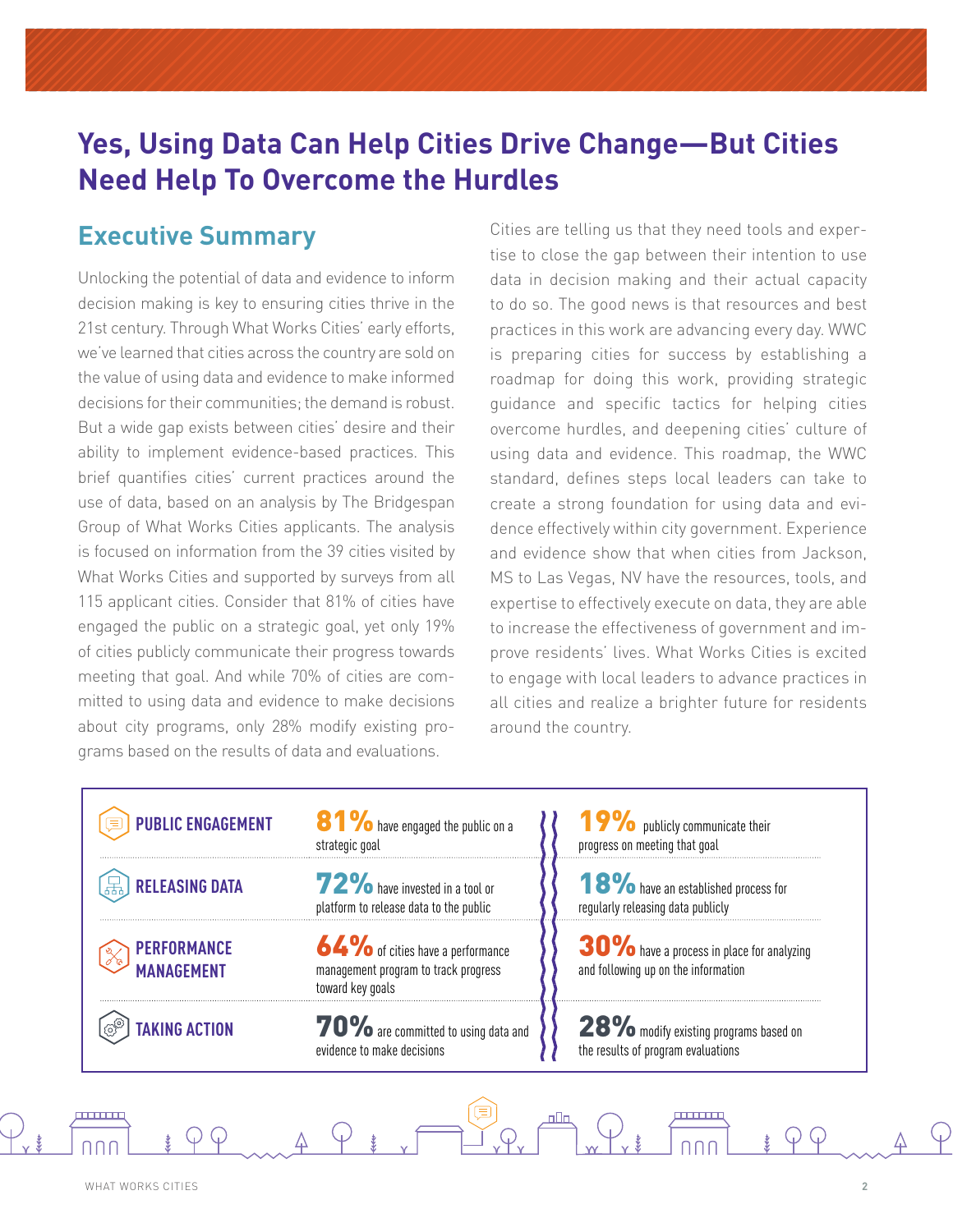### **Introduction**

In a time of increasing citizen expectations, decreasing government budgets, and changing demographics, cities are under pressure to provide high-quality services to residents in cost effective ways. Increasingly, cities are looking for new and innovative ways to provide more with fewer resources. One answer is using data and evidence to determine the programs and services that work best for their residents. Through these efforts, city leaders are transforming local government: engaging residents, making government more effective and meaningfully improving people's lives. This brief shares the data behind cities' current state of practice, including barriers and opportunities for driving change.

Today, many city mayors and leaders are forming what's become a national movement to double down on the use of data. They believe that by harnessing the power of data, their cities can foster innovation and solve problems. We now have tangible examples of cities using data and evidence in decision making to improve the quality of services and, in turn, the lives of residents. As success stories emerge from leading cities that are using data to realize powerful changes, more and more cities want to get on board—and are asking for help with this hard work.

But the hurdles to expanding the use of data to inform decision making are high: many cities lack the policies, performance management systems, organizational culture of using data and evidence, and know-how to turn data into action. Cities need

additional resources, tools, and expertise to close this gap. Consider the fact that 72% of cities we visited have invested in tools for releasing data to the public, but only 18% have a process for actually releasing data to residents. Indeed, this city hall data gap is wide.

### **Significant Demand, As Well As Obstacles**

Bloomberg Philanthropies launched What Works Cities (WWC) with the aim of helping U.S. cities make better use of data and evidence to serve their residents. An important component of WWC is offering cities with populations between 100,000 and 1,000,000 residents a chance to apply for expert technical assistance to improve how data is used in city hall decision making. Within six weeks of its launch, 115 of the 286 eligible U.S. cities (40% of eligible cities) applied for WWC support. Of those 115 cities, WWC visited 39 cities in 2015 to learn more about their needs and determine how to provide the most effective technical assistance.

Through our initial work, we've learned that many cities are sold on using data and evidence to make informed policy decisions. They are looking to use data to drive economic development, improve public safety, enhance social services, increase citizen engagement, and more. Newly elected city leaders are particularly eager to use data and evidence to understand the effectiveness of current services and set goals for the future. Moreover, decreasing budgets are catalyzing cities' interest, as they are forced to provide equivalent and even more services for residents with less revenue.

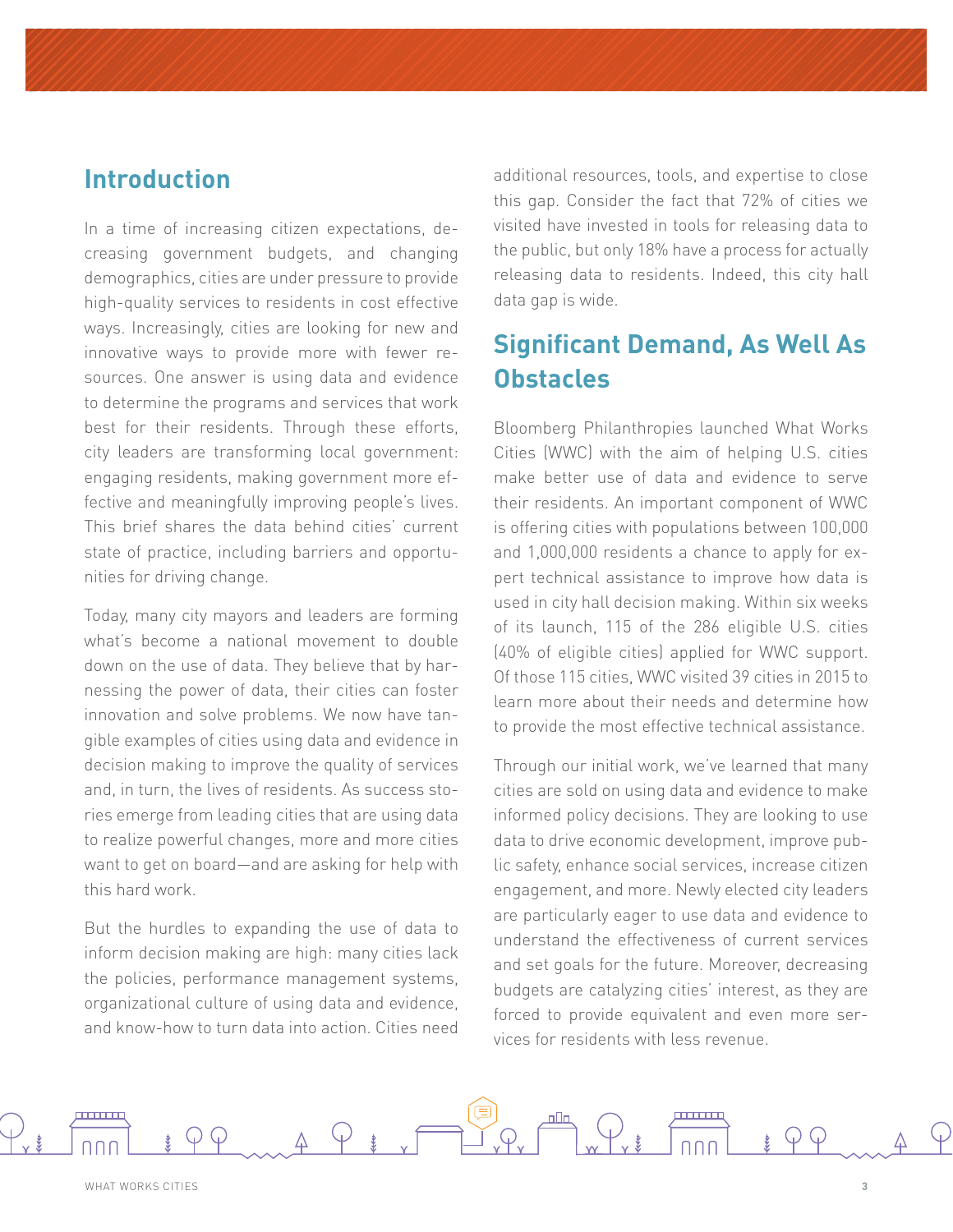Though the demand is great, so is the gap between desire and ability to execute. This gap is created by a number of barriers to using data in city government, including: lack of staff and financial resources (41% of applicants), limited knowledge and expertise in this area (31%), lack of trust in the data currently generated by city systems (22%), old and incompatible systems for data collection and analysis (17%), and challenges communicating the importance of this work to stakeholders (15%).<sup>1</sup> Cities want to tap into expertise in how to use data and seek access to a network of like-minded cities to share learnings on how to overcome the barriers and close the city hall data gap.

# **The What Works Cities Standard: A Tool for Closing the City Hall Data Gap**

WWC has worked with experts and partners to develop the WWC Standard, a series of steps that local public leaders can take to create a strong foundation for using data and evidence effectively within city government. The WWC Standard seeks to break down barriers by establishing a clear and tactical roadmap for doing this work. The WWC Standard pushes cities to: (1) Commit, (2) Measure, (3) Take Stock, and (4) Act. WWC provides participating cities with the tools, technical expertise, and peer learning opportunities necessary to take these steps, which will ultimately allow cities to make more evidence-based decisions and improve city services.

WWC's first step in partnering with a city is to conduct an in-depth analysis of that city's strengths and weaknesses across the WWC Standard. The Bridgespan Group analyzed data from the first cities WWC engaged in 2015.<sup>2</sup> This analysis is helping us understand whether and how cities are carrying out the WWC Standard and where they need assistance. The numbers indicate that cities are more advanced in the earlier steps of the WWC Standard than they are in the later steps of the process.

#### **1. Commit.**

City leaders must define and share strategic goals with the public, as well as commit to using data and evidence to get better results for their residents.

Data from our sample shows that participating cities are the furthest along in this area. A full 70% of applicant cities are ready to commit to using data and evidence, including setting strategic goals and publishing progress toward those goals. As many as 84% of cities have at least one strategic goal and 81% of cities have engaged the public on their strategic goal(s).

Nonetheless, cities struggle to make their commitment concrete. Less than half of cities have assigned targets, metrics, and a timeframe for achieving at least one strategic goal. Further, just

<sup>1.</sup> Gathered from open ended question to cities; respondents could provide more than one answer.

<sup>2.</sup> Data in this brief is from The Bridgespan Group analysis of all application materials, focused on information from the 39 cities visited by What Works Cities and supported by surveys from all 115 applicant cities. Not all 39 cities responded to all questions. This is a group of cities interested in What Works Cities and not selected at random, though it provides a meaningful representation of the state of practice in mid-sized cities.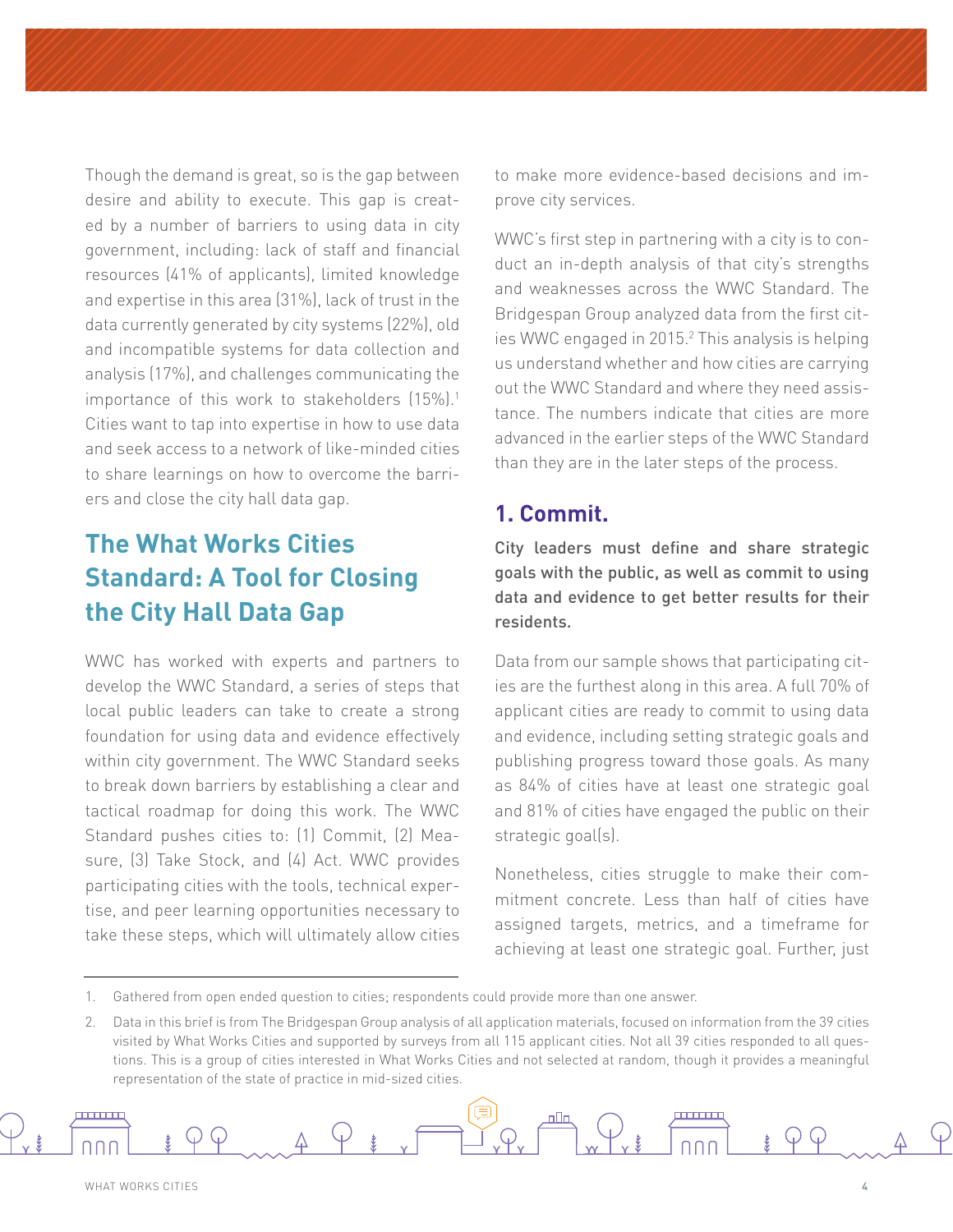19% of cities publicly communicate their progress on meeting the strategic goal on which they engaged the public. And only 30% of cities have an open data policy to codify and institutionalize how they will share data with the public in the long term.

#### **2. Measure.**

Measuring involves collecting data, tracking progress, identifying results, and sharing impact openly to engage residents in the services they receive. Ultimately, measurement promotes a culture of government transparency and accountability.

Measurement is harder for cities. While 72% of cities have invested in a tool or platform to release data to the public and 61% of cities have an open data portal, just 18% have an established process for regularly releasing data publicly as part of an open data program.

What's more, while 79% of cities track output indicators for city services (e.g. homeless individuals sheltered each year), about half of cities track important outcome indicators (e.g. homeless individuals moved to permanent housing). Only 34% of cities develop goals for service providers and procurements.

#### **3. Take Stock.**

City leaders must consistently review and reflect on city performance, measure progress, learn, and make corrections and improvements. Taking stock includes the difficult work of honestly

#### evaluating impact, often through in-depth comparative analysis.

Conducting an honest assessment of a program or service is hard – both implementing a rigorous analysis and using its results to make decisions. 64% of cities have a performance management system in place to track progress toward key goals, though only 30% have a process in place for analyzing and following up on the information collected. Only 27% of cities compare relative performance across service providers. 46% of cities monitor outcomes in specified contracts, but only 27% of cities actively review outcomes data during the term of the contract.

#### **4. Act.**

Once cities have performed the first three steps, they must use the resulting data and evidence in a comprehensive way to inform major decisions and take action to create new programs or improve existing ones. Cities that are strong in this area are empowered to redirect resources from programs that don't show meaningful results to those that do.

Acting on data can bring the greatest challenges and rewards. Cities are most novice in this capacity. Given data-related and political constraints, cities struggle to use data to take clear action in ways that can maximize the impact of taxpayer dollars and improve people's lives. Among participating cities, 70% are committed to using data and evidence to make decisions, but just 28% actually modify existing programs based on the results of program evaluations. Further, only 25% have re-

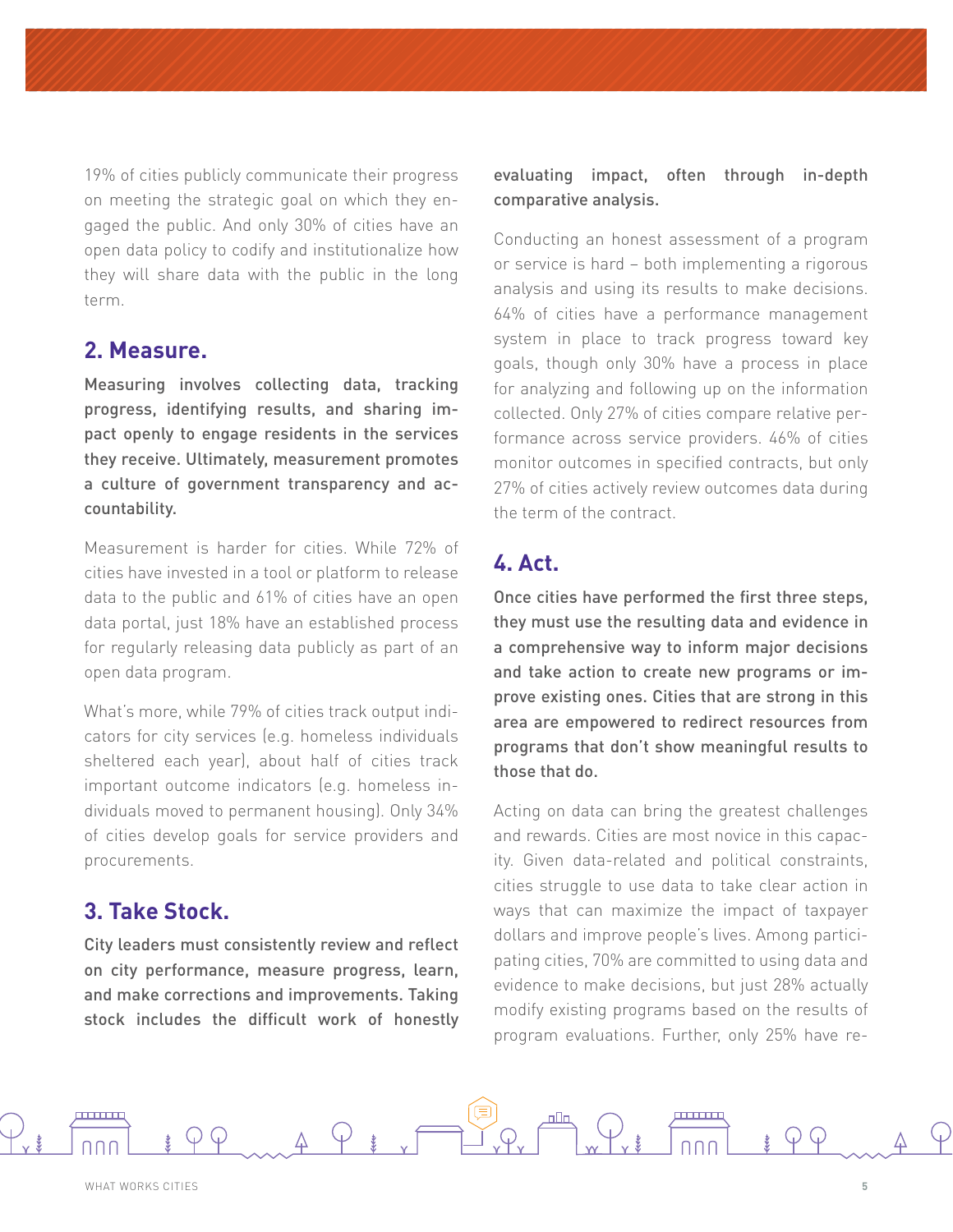directed budget allocations based on measurable impact. When it comes to making procurement decisions, similar challenges persist. 38% make at least some contract decisions based on the past performance of vendors and just 12% of cities consistently use data to inform contract decisions, both during the contract period and at the end of the contract period. The data speaks for itself. Cities are beginning to do this work, though their practices are nascent.

#### **Early Signs of Success**

Indeed, a number of cities are using data and evaluation in meaningful ways. Consider the following everyday victories that any city could see with the right tools.

**•** In **Jackson, Mississippi**: The city analyzed its process for addressing blighted properties. This analysis led Jackson to transfer oversight of this task from the city's Planning and Development Department to the Police Department because violations could be managed together and enforcement could be enhanced. As a result, the city saw the demolition of 107 vacant houses in 2015 (versus five in the previous 12 months) and realized \$525,792 in savings in 2015.

*"Our commitment to make city processes seamless and effective is paramount to us in building a city system centered on data-driven decision making. [To] fix the system in which we function, we must understand, adapt, and be willing to admit our flaws." – Mayor Tony Yarber, Jackson, MS*

**•** In **Mesa, Arizona:** City officials used data to determine that, rather than sending a fire truck and a four-person crew to every emergency call, it could respond to low-level medical emergencies more cost effectively with a smaller vehicle and two person community response team.

*"In today's technologically driven world, data and evidence are the fuel that powers the innovation and efficiency of our city services." – Mayor John Giles, Mesa, AZ*

**•** In **Las Vegas, Nevada**: City officials analyzed data to identify investments that could help mitigate traffic congestion. Through strategic interventions, the city reduced accidents by 26% at 50 of the city's most dangerous intersections. It also reduced left-turn accidents by 61%.

*"By using the right data, we are able to address where the need is most critical in our community." – City Manager Betsy Fretwell, Las Vegas, NV*

These stories and more are proof positive that data and evidence can reveal invaluable insights everyday into the complex problems cities face and how to solve them. However, for every success story, there are a dozen more cities that would like nothing more than to turn data into decisions—if only they had the tools and resources to move forward.

<del>. . . . . . . .</del>